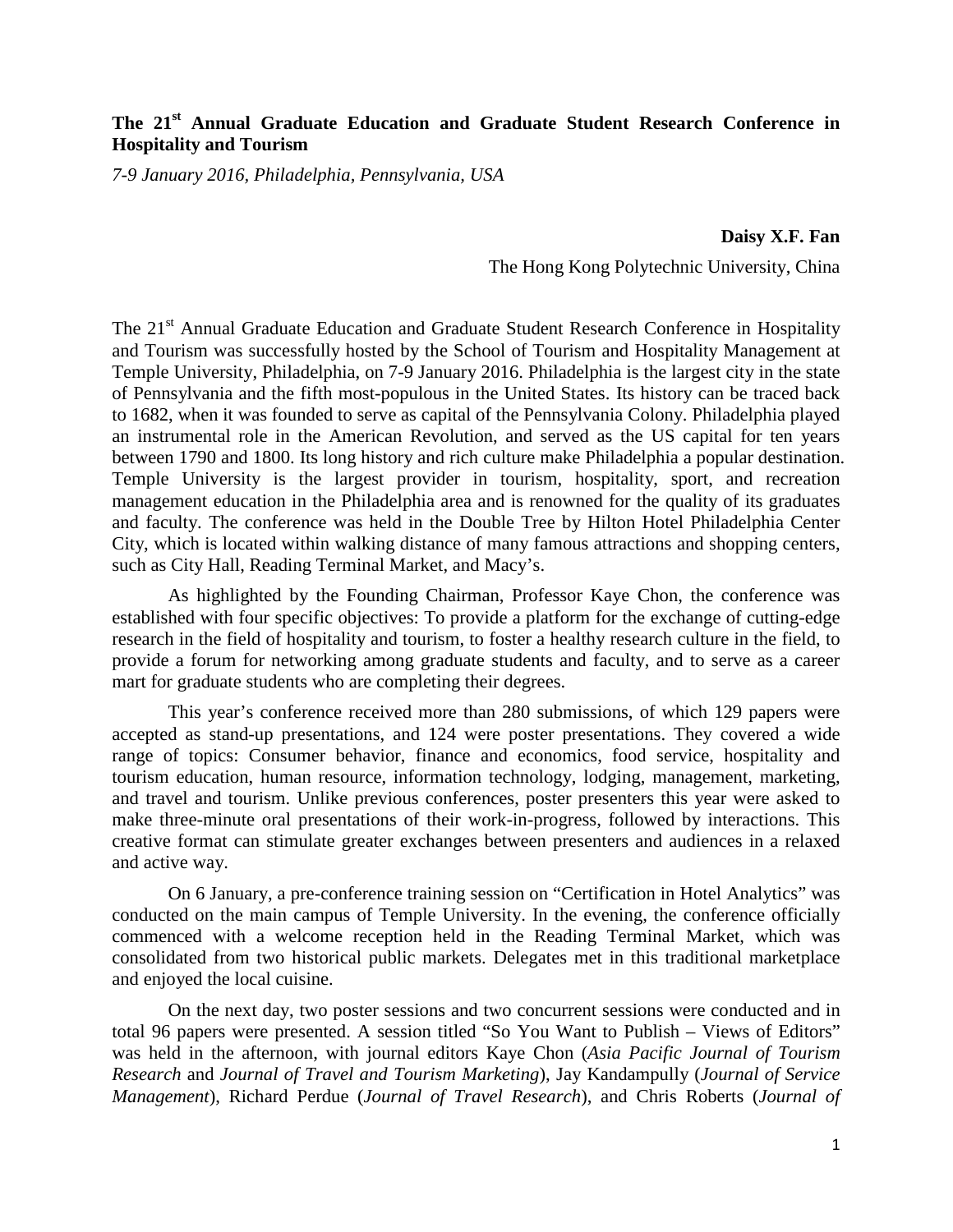*Hospitality and Tourism Research*) as panelists. The discussants shared valuable insights with young scholars about publishing in top-tier journals. Though different journals have different targets and principles, the advices from the editors are rather similar. They noted that, before submission, authors should have a clear understanding of a target journal's features, such as its objectives, research realm, and submission/stylistic requirements in order to reduce the chances of rejection. Meanwhile, due to the large number of submissions every journal receives, editors have limited time to judge each paper. As a result, an article's title, abstract, introduction, methodology, and contributions receive the most editorial attention at its submission. They advised that, after receiving a decision, authors should study the reviewers' comments carefully and address them one by one. Submitting to another journal without making any changes is not recommended. Kandampully also commented that reviewing others' manuscripts is one of the best means to improving one's writing. The first day was concluded with the Sponsoring School's Reception. This was the occasion for delegates to exchange information and for graduates to seek career opportunities.

On 8 January, two poster sessions and three concurrent sessions were arranged, covering nine research topics. There were two panel sessions whose aim was to assist young faculty with grant writing and promotion. The first panel was "Grant Writing and External Funding – The New Normal". Moderated by Robert Li, the discussants shared their experience and offered advices. Young scholars were advised to first apply for internal university funding before going for external grants. There were also advices on maintaining consistency amongst teaching, research, and projects to benefit grant applications. The other panel session concerned "Tenure and Promotion" of young faculty members. As summarized by four senior researchers, the pursuit of tenure or promotion should not be the only motivation for research, passion and curiosity are often the best sources of good research in the long run, and collaboration with colleagues is also an efficient way to enhance ones' overall capacity.

On the last day of the conference, both poster and concurrent oral sessions were conducted. The last panel was titled "A Discussion with Junior Faculty – Finding Your First Job and Early Career Success". A panel of young scholars shared their views with graduates on how to find the right job. They put preparation as essential for job hunting. Before applying, graduates should obtain information on their target schools from various sources in order to make sure that they want to work there; in their application, candidates should provide clear and correct information to target schools; during the interview, candidates were encouraged to emphasize what they can contribute to the school and how they would work with others. These tips can help inexperienced fresh graduates to find their first job.

The conference ended with an award-conferring banquet hosted in the Ormandy Ballroom of the Double Tree by Hilton Hotel in the evening on 8 January. Upon the recommendations from 179 reviewers and ten track chairs, the committee selected four best conference papers:

- "The Consequences of Experienced Customer Incivility in the Hospitality Industry" by Haemi Kim and Hailin Qu from Oklahoma State University, recognized by the *International Journal of Contemporary Hospitality Management*;
- "Developing a Destination Brand Personality Scale of China" by Lu Lu and Dogan Gursoy from Washington State University, and Li Pan from Southwestern University of Finance and Economics, recognized by the *Asia Pacific Journal of Tourism Research*;